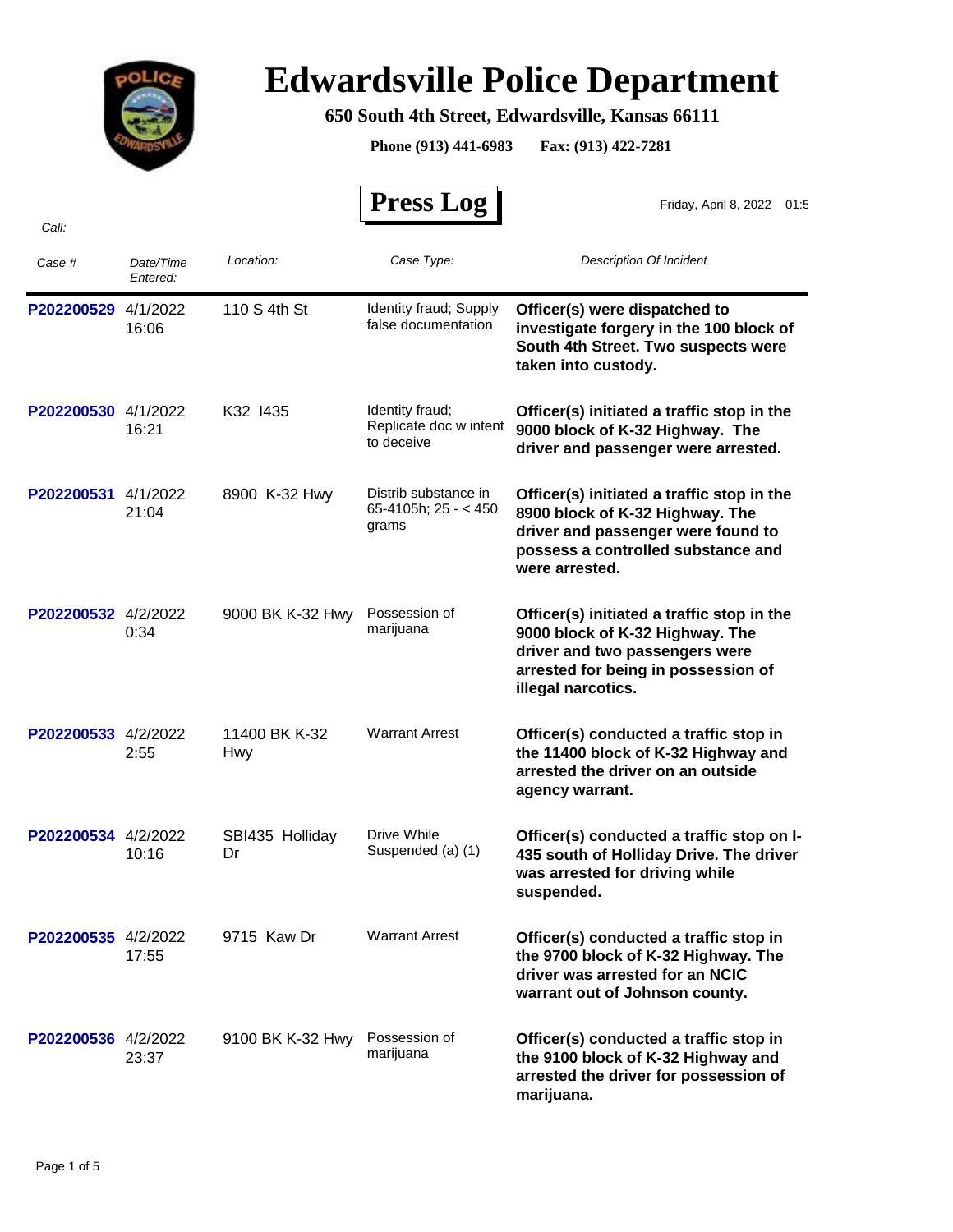| Case #              | Date/Time<br>Entered: | Location:             | Case Type:                                              | <b>Description Of Incident</b>                                                                                                                   |
|---------------------|-----------------------|-----------------------|---------------------------------------------------------|--------------------------------------------------------------------------------------------------------------------------------------------------|
| P202200537          | 4/3/2022<br>2:40      | 1610 S 104th Ter      | <b>ASSIST OTHER</b><br><b>AGENCY</b>                    | Officer(s) were dispatched to the 1600<br>block of S. 104th Terrace to assist the<br><b>Edwardsville Fire Department on a</b><br>structure fire. |
| P202200538 4/3/2022 | 19:09                 | 751 Blake St          | <b>Battery</b>                                          | Officer(s) were dispatched to the 700<br>block of Blake Street for a battery<br>report.                                                          |
| P202200539 4/3/2022 | 19:14                 | 5 N 102nd St          | <b>Missing Person</b>                                   | Officer(s) were dispatched to the 10<br>block of N 102nd Street on a missing<br>person.                                                          |
| P202200540 4/3/2022 | 20:00                 | 400BK S 102nd St      | ANIMAL CALL (AT<br>LARGE, BITE)                         | Officer(s) responded to the 400 block<br>of S. 102nd Street, for a dog at large.                                                                 |
| P202200541          | 4/3/2022<br>22:00     | 10635 Kaw Dr          | ASSIST OTHER<br><b>AGENCY</b>                           | <b>Officer(s) assisted the Bonner Springs</b><br>Police Department in the 10600 block<br>of K-32 Highway.                                        |
| P202200542 4/4/2022 | 0:44                  | 9800 BK Woodend<br>Rd | <b>Warrant Arrest</b>                                   | Officer(s) served an Edwardsville<br><b>Municipal warrant.</b>                                                                                   |
| P202200543 4/4/2022 | 0:51                  | 140 Mellott St        | Criminal carrying of a<br>weapon; Bludgeon,<br>knuckles | Officer(s) initiated a traffic stop in the<br>100 block of Mellott Street and<br>arrested the driver for criminal<br>carrying of a weapon.       |
| P202200544 4/4/2022 | 10:11                 | 249 Mellott St        | ANIMAL CALL (AT<br>LARGE, BITE)                         | The CSO responded to a dog running<br>at large call in the 200 Block of Mellott<br>Street.                                                       |
| P202200545 4/4/2022 | 12:50                 | 157 Mellott St        | Code Violation -                                        | Officer(s) located a junk vehicle in the<br>100 block of Mellott Street.                                                                         |
| P202200546 4/4/2022 | 13:00                 | 133 Beach St          | Code Violation -                                        | Officer(s) located a junk vehicle in the<br>100 block of Beach Street.                                                                           |
| P202200547 4/4/2022 | 13:16                 | 9700 BK Woodend<br>Rd | Use/possess w/intent<br>to use drug para into<br>body   | Officer(s) initiated a traffic stop in the<br>9700 block of Woodend Road. The<br>driver was arrested for possession of<br>drug paraphernalia.    |
| P202200548 4/4/2022 | 13:57                 | 1622 S 105th Ter      | ANIMAL CALL (AT<br>LARGE, BITE)                         | The CSO responded to a dog running<br>at large call in the 1600 Block of South<br>105th Terrace.                                                 |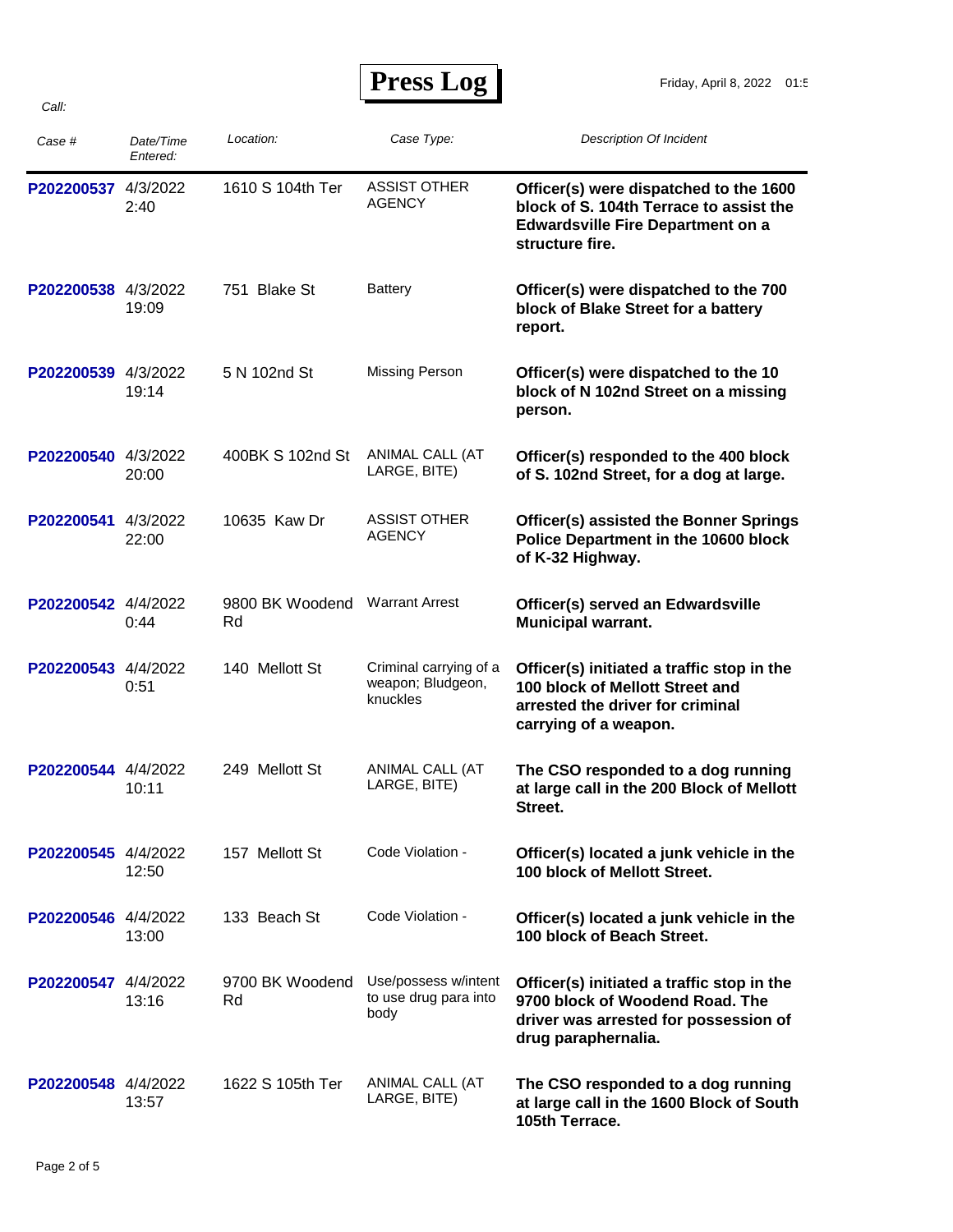*Call:*

| Case #               | Date/Time<br>Entered: | Location:            | Case Type:                                              | <b>Description Of Incident</b>                                                                                                    |
|----------------------|-----------------------|----------------------|---------------------------------------------------------|-----------------------------------------------------------------------------------------------------------------------------------|
| P202200549 3/29/2022 | 12:00                 | 650 S 4th St         | <b>LOST OR FOUND</b><br><b>PROPERTY</b>                 | Officer(s) responded to the station to<br>take a found property report.                                                           |
| P202200550 4/4/2022  | 23:50                 | SBI435 Kansas<br>Ave | Fleeing or eluding a<br><b>LEO</b>                      | Officer(s) attempted to conduct a<br>traffic stop along southbound I-435<br>from Kansas Avenue and the vehicle<br>failed to stop. |
| P202200551 4/5/2022  | 2:03                  | SBI435 Kansas<br>Ave | <b>Warrant Arrest</b>                                   | Officer(s) served an Edwardsville<br><b>Municipal warrant.</b>                                                                    |
| P202200552 4/5/2022  | 8:00                  | 368 S 100th St       | ANIMAL CALL (AT<br>LARGE, BITE)                         | The CSO responded to a dog running<br>at large call in the 300 Block of South<br>100th Street.                                    |
| P202200553 4/5/2022  | 7:51                  | 10400 K-32 Hwy       | <b>Accident Report</b>                                  | Officer(s) investigated a hit and run<br>accident at 4th and K32 highway.                                                         |
| P202200554 4/5/2022  | 10:35                 | 101 N Kansas Ave     | <b>Warrant Arrest</b>                                   | Officer(s)served an Edwardsville<br>warrant.                                                                                      |
| P202200555 4/5/2022  | 11:05                 | 1611 S 105th Ter     | Code Violation -<br>Inoperable Vehicle                  | The CSO inspected prohibited<br>conditions in the 1600 Block of South<br>105th Terrace.                                           |
| P202200556 4/5/2022  | 20:50                 | 650 S 4th St         | <b>Warrant Arrest</b>                                   | Officer(s) served an Edwardsville<br>municipal warrant.                                                                           |
| P202200557 4/5/2022  | 21:30                 | 200 BK Newton St     | Theft of lost/mislaid<br>property                       | Officer(s) investigated theft of<br>property in the 200 block of Newton<br>Street.                                                |
| P202200558 4/5/2022  | 21:30                 | 200 BK Haines St     | Theft of lost/mislaid<br>property                       | Officer(s) investigated the theft of<br>property in the 200 block of Haines<br>Street.                                            |
| P202200559 4/6/2022  | 10:45                 | 9000 K32 Hwy         | Unlawful possession<br>drug precursors drug<br>parapher | Officer(s) conducted a traffic stop in<br>the 9000 block of K32. The driver was<br>arrested for possessing drug<br>paraphernalia. |
| P202200560 4/6/2022  | 10:45                 | 9000 K32 Hwy         | <b>Warrant Arrest</b>                                   | Officer(s) conducted a traffic stop in<br>the 9000 block of K-32. The driver was<br>arrested for an Edwardsville warrant.         |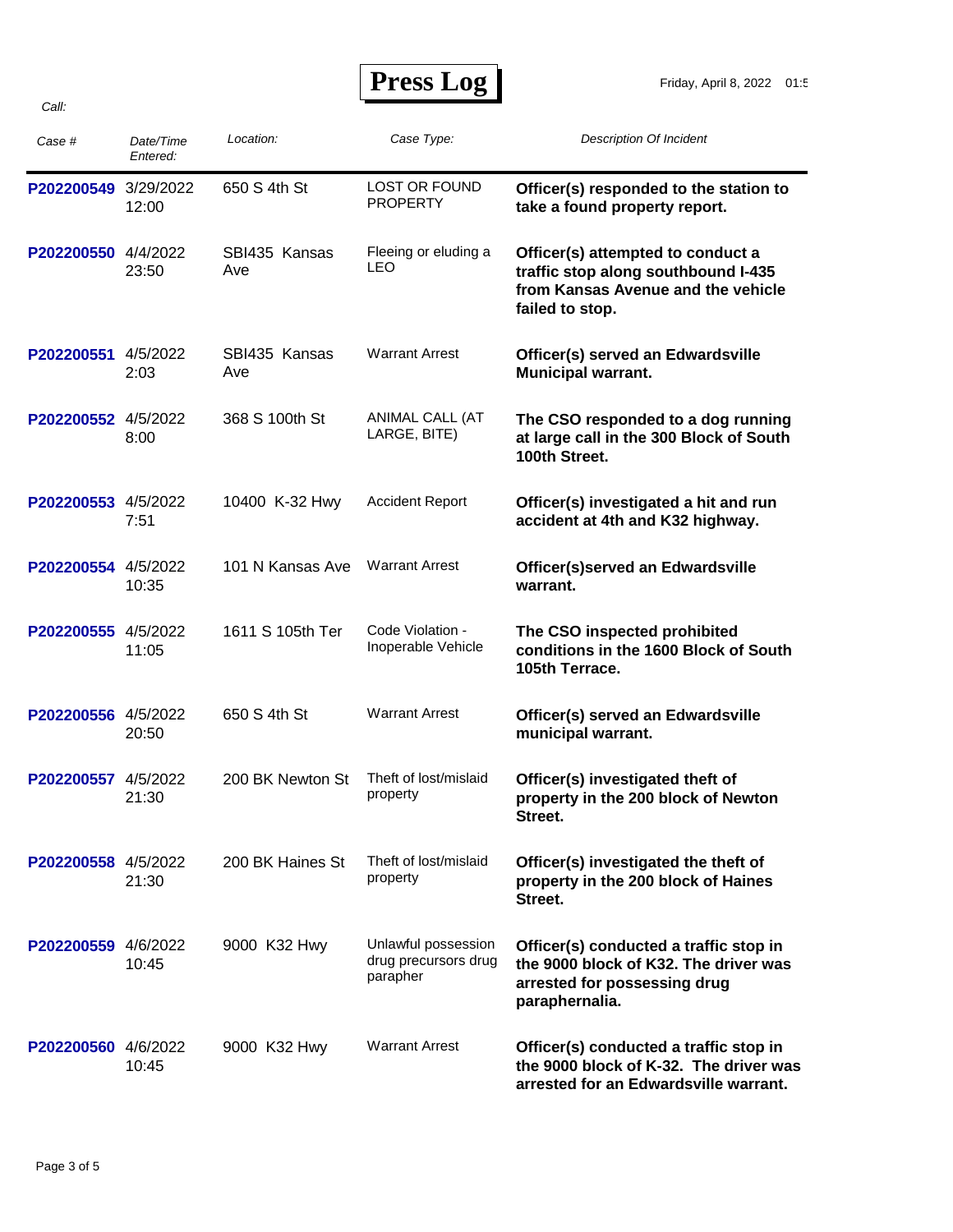| Press Log |  |
|-----------|--|
|-----------|--|

| Case #              | Date/Time<br>Entered: | Location:                            | Case Type:                                              | <b>Description Of Incident</b>                                                                                                                      |
|---------------------|-----------------------|--------------------------------------|---------------------------------------------------------|-----------------------------------------------------------------------------------------------------------------------------------------------------|
| P202200561          | 4/6/2022<br>11:54     | 9800 BK K-32 Hwy                     | Agg assault                                             | Officer(s) were dispatched to the<br>10400 block of K-32 Highway to<br>investigate an aggravated assault.                                           |
| P202200562 4/6/2022 | 16:53                 | 99 Lake Forest Dr                    | LOST OR FOUND<br><b>PROPERTY</b>                        | Officer(s) were dispatched to<br>investigate a lost property report at<br>the station.                                                              |
| P202200563          | 4/6/2022<br>18:10     | 200BK S 9th St                       | Drive While<br>Suspended (a) (1)                        | Officer(s) initiated a traffic stop in the<br>200 block of S. 9th Street. The driver<br>was taken into custody for driving<br>while suspended.      |
| P202200564 4/7/2022 | 0:56                  | 1435 Woodend Rd                      | <b>TOW REPORT</b>                                       | Officer(s) initiated a traffic stop on<br>Interstate 435 south and Woodend<br>Road. The vehicle was towed.                                          |
| P202200565 4/7/2022 | 4:52                  | 9100 BK K32 Hwy                      | <b>TOW REPORT</b>                                       | Officer(s) conducted a traffic stop in<br>the 9100 blk of K-32 Highway. The<br>vehicle was towed.                                                   |
| P202200566 4/7/2022 | 10:05                 | 700 Trant St                         | ANIMAL CALL (AT<br>LARGE, BITE)                         | The CSO investigated reports of a<br>vicious dog in the 700 Block of Trant<br>Street.                                                               |
| P202200567 4/7/2022 | 14:25                 | 100 BK Beach St                      | Theft of<br>prop/services; Value<br>\$1,500 to \$25,000 | Officer(s) were dispatched to the 100<br>block of Beach Street to investigate a<br>theft.                                                           |
| P202200568 4/7/2022 | 15:49                 | 2100 S 88th St                       | Drive While<br>Suspended (a) (1)                        | Officer(s) initiated a traffic stop in the<br>2100 block of South 88th Street. The<br>driver was taken into custody for<br>driving while suspended. |
| P202200569 4/7/2022 | 21:45                 | 650 S 4th St                         | <b>Warrant Arrest</b>                                   | Officer(s) served an Edwardsville<br>warrant.                                                                                                       |
| P202200570 4/8/2022 | 0:12                  | 9100 BK Woodend Warrant Arrest<br>Rd |                                                         | Officer(s) conducted an investigative<br>stop in the 9100 block of Woodend<br>Road and arrested the driver on an<br>outside agency warrant.         |
| P202200571 4/8/2022 | 1:03                  | 650 S 4th St                         | <b>Warrant Arrest</b>                                   | Officer(s) served an Edwardsville<br>warrant.                                                                                                       |

*Call:*